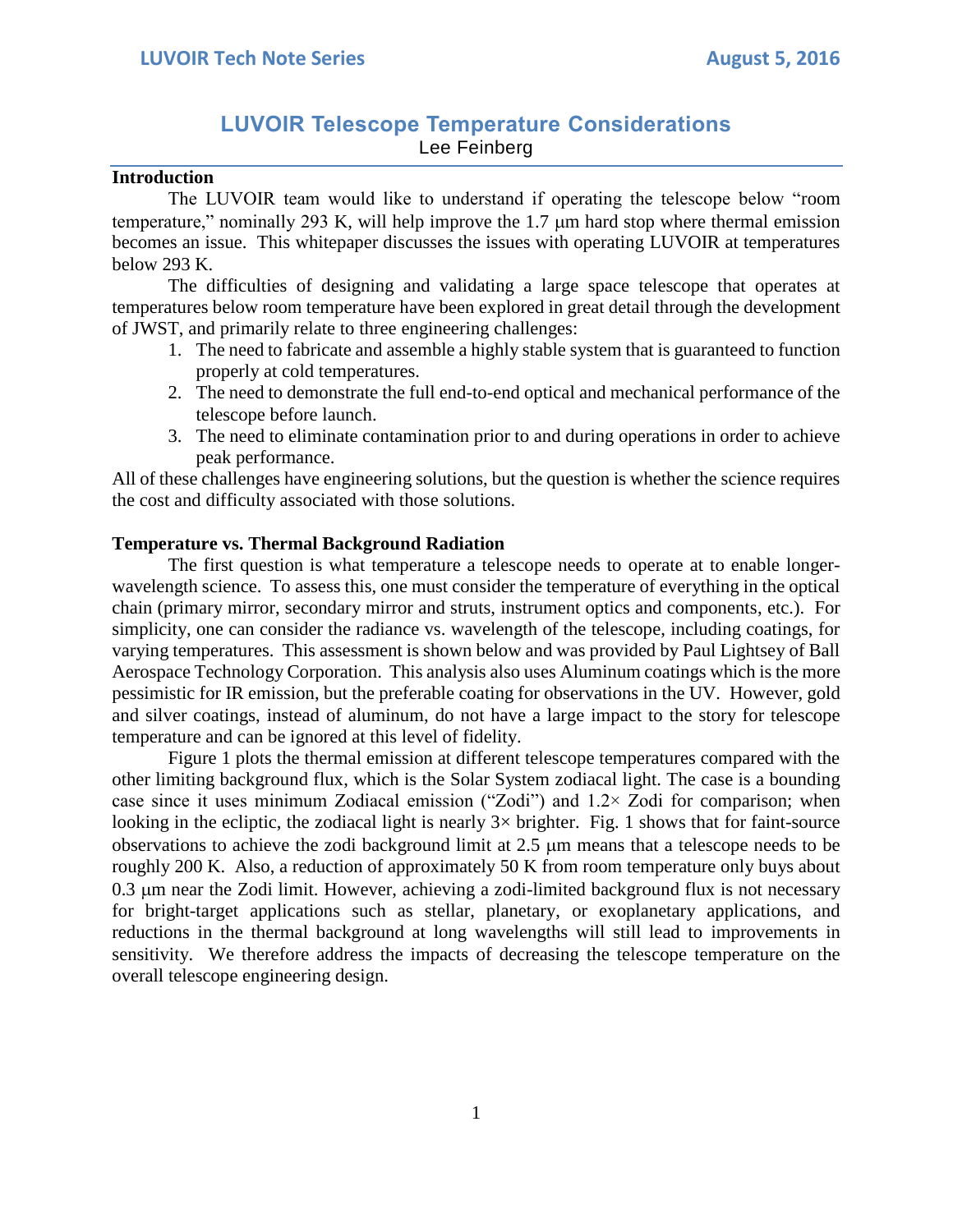

Figure 1: Radiance for different telescope temperatures

### **Impacts**

There are a number of issues associated with operating a telescope at cold temperatures and the impacts vary depending on temperature and system architecture. A summary of these options and the level of complexity they add at different temperature regimes is shown in Figure 2 below. The temperatures chosen were natural break points which derive from physics. For example, we know that quartz crystal microbalance (QCM) monitors during JWST testing start to show large depositions at 260 K (a point where molecular deposition starts to happen), 200 K is above where water condenses (roughly 140 K to 170 K) but includes other molecular depositions, 140 K is where some materials have become CTE-stable (coefficient of thermal expansion), and 50 K is the JWST heritage where everything is frozen and Beryllium and JWST M55J laminates are stable.

Below is a summary of each of the considerations in the Figure 2. The topics are grouped by whether they are a significant factor in the trade space or not.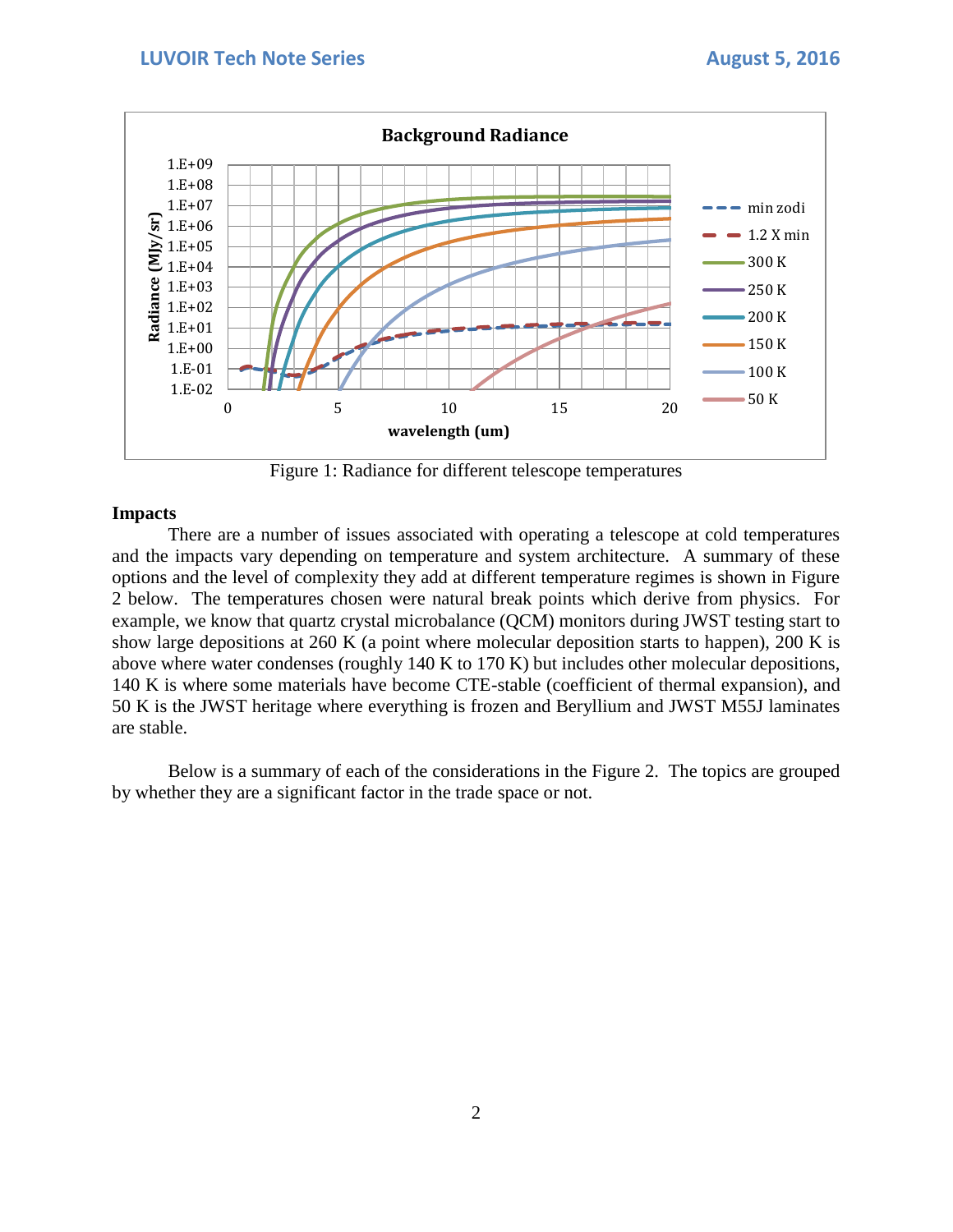## **LUVOIR Tech Note Series August 5, 2016**

|                                       | 293K                             | <b>260K</b>    | <b>200K</b>                                            | 140K             | <b>50K</b>           |
|---------------------------------------|----------------------------------|----------------|--------------------------------------------------------|------------------|----------------------|
|                                       | Room temperature Where molecules |                | Above where water condenses                            | Low CTE for SiC  | <b>JWST Heritage</b> |
| Areas:                                |                                  | start to stick | allows 2.5um Zodi limited                              |                  |                      |
| Stability for ULE, Zerodur            |                                  |                |                                                        |                  |                      |
| Stability for SiC (Assume Cladded Si) |                                  |                |                                                        |                  |                      |
| <b>Stability for Beryllium</b>        |                                  |                |                                                        |                  |                      |
|                                       |                                  |                |                                                        |                  |                      |
| Stable Composite CTE Heritage         |                                  |                |                                                        |                  |                      |
| <b>Composite Complexity</b>           |                                  |                |                                                        |                  |                      |
| Room Temperature Alignment            |                                  |                |                                                        |                  |                      |
| Cryo/Cold Polishing Complexity        |                                  |                |                                                        |                  |                      |
| Molecular Sticking for UV             |                                  |                |                                                        |                  |                      |
|                                       |                                  |                |                                                        |                  |                      |
| Dynamics/Damping                      |                                  |                |                                                        |                  |                      |
| Coronagraph                           |                                  |                |                                                        |                  |                      |
|                                       |                                  |                |                                                        |                  |                      |
| Material Stress/Strength              |                                  |                |                                                        |                  |                      |
| Heater Power/Thermal                  |                                  |                |                                                        |                  |                      |
| Cryo/Thermal Testing                  |                                  |                |                                                        |                  |                      |
|                                       |                                  |                |                                                        |                  |                      |
| Lubricants                            |                                  |                |                                                        |                  |                      |
| <b>System Optical Testing</b>         |                                  |                |                                                        |                  |                      |
|                                       |                                  |                |                                                        |                  |                      |
| Epoxy and bond considerations         |                                  |                |                                                        |                  |                      |
| Shock                                 |                                  |                |                                                        |                  |                      |
| Composite Coef Moisture (CME)         |                                  |                |                                                        |                  |                      |
|                                       |                                  |                |                                                        |                  |                      |
|                                       |                                  |                | Highest Risk/Very Ha Intermediate Risk/Moderately Hard | Lowest Risk/Easy |                      |

Figure 2: Temperature Cases vs. Complexity Considerations

## **Significant Factors:**

**Molecular Sticking vs UV Sensitivity –** A critical factor in considering cold telescope is the fact that UV systems are extremely sensitive to even monolayers of UV absorbing molecules. The physics of this is related to absorption due to thickness of the contamination layer and the actual molecule type. As contaminants build up, the shortest wavelengths will see reductions first in throughput for layers as thing as a few Angstroms. For thicker films, quarter-wave effects will also come into play, but the first order phenomena is absorption.

To deal with molecular absorption, a key driver in UV systems is to carefully select, bake, and certify all materials to minimize molecular adherence and there is a long heritage of doing this at room temperature where the sticking coefficients in vacuum are low. Despite extensive work, epoxies, plasticizers used in cables, hydrocarbons from lubricants, and many other small residuals will exist and would stick depending on mirror temperatures. Water will also absorb and sticks in the 140-170 K range. For cryogenic optics or components, it is very possible that frequent bakeouts would be needed or even dual modes where baked off products are carefully managed (venting of cold fingers). There is not a heritage of doing this for UV systems because of the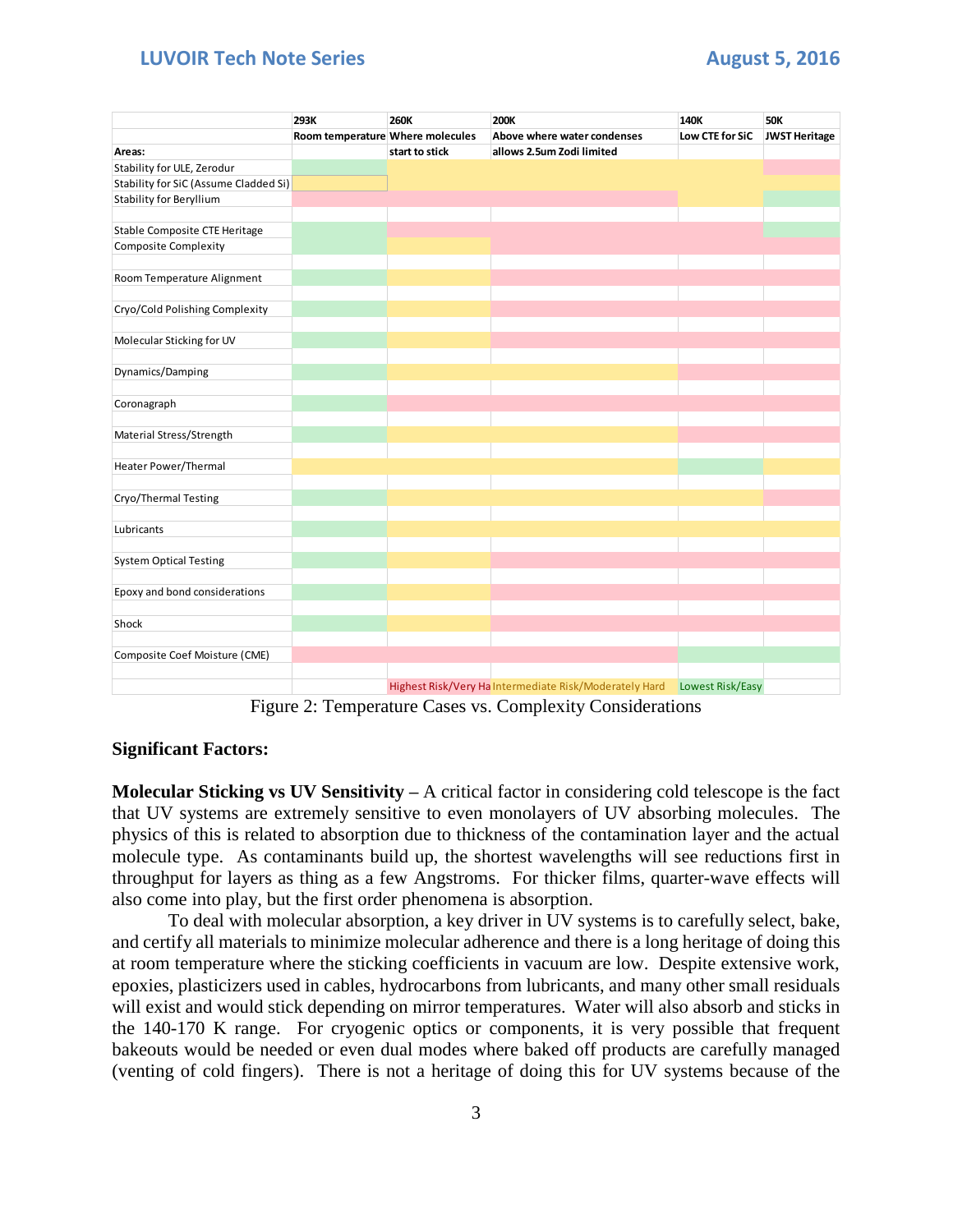complexity.

An obvious question is whether any reduction in temperature can be acceptable. During JWST instrument testing, it was routinely found that at 243 K the QCM sensor would show significant depositions while at 258 K they did not. This suggests that 258 K is an approximate cutoff where molecules deposit (how many are UV absorbing will depend on the species). One possible strategy with cryogenic systems is to go above where water condenses in vacuum (170K) and is frozen in structures by going to 200K. However, other molecular species will have already deposited. For NUV, one could use a warm window to an instrument but at shorter wavelengths the availability of wide-band, highly-transmissive windows is limited.

Take-home Message: while it is not physically impossible to engineer solutions to achieve high UV sensitivities at cryogenic temperatures, it would add a high degree of complexity with many unknowns and with no true heritage.

**Mirror Stability Varies with Temperature** – Mirror stability is driven by the architecture of the mirror subsystem, which combines the material stability of the mirror substrate with local thermal controls designed to keep the temperature of the mirrors constant in the operational environment. However, different mirror materials have different stability characteristics at room temperature compared with lower temperatures, and the engineering solution for mirror segment control will be dominated by what materials are used and the thermal conditions of the segments. Exoplanet coronography with LUVOIR requires individual mirror segment stability of a few picometers RMS, which is a very significant technological challenge.

Material options for LUVOIR include ULE<sup>®</sup>, Zerodur<sup>®</sup>, and SiC for room temperature operation, and the same materials plus beryllium and silicon for colder temperatures. The current LUVOIR architecture is based on the high material stability of ULE® or Zerodur®, and low thermal and optical control authority, when operating at room temperature. To date,  $ULE^{\circledR}$  CTE and modeling at room temperature has been demonstrated to have the best uncontrolled thermal stability performance to meet the challenging stability requirements. ULE® at room temperature has heritage for high stability studies dating back to the TPF-C and Exo-C studies. A study conducted by Mike Eisenhower of SAO performed detailed modeling of ULE® at room temperature with CTE values measured from a real representative mirror boule. Eisenhower shows wavefront stability changes as small as 0.5 pm for a 1.2 meter flat-to-flat hexagonal mirror (approximately LUVOIR size) controlled with a 1 mK backplane heater plate (deemed feasible but challenging) and this is a key result for demonstrating the feasibility of LUVOIR.

Another consideration for LUVOIR mirrors is the degree of optical figure actuation that will be needed to meet stringent wavefront performance goals. ULE<sup>®</sup> mirrors can be equipped with mechanical actuators, to permit a certain degree of correctability. It remains to be shown how this will impact the thermal stability of the segment subsystem, however.

Other approaches are possible, with substrates with high thermal controllability, together with very precise thermal sensing and control, allowing use of stronger materials such as Silicon Carbide (SiC) and operation at a wider range of temperatures. SiC mirrors have been demonstrated with high levels of correctability by incorporating electrostrictive or piezoelectric actuators into the substrate structure. This gives SiC active mirrors the ability to operate at the required optical performance level both at 1G and 0G. It provides correctability for wavefront errors that can easily arise (and have often arisen in the past) during fabrication, test, assembly or launch. SiC mirrors have lower passive thermal stability at room temperature, but higher thermal controllability, than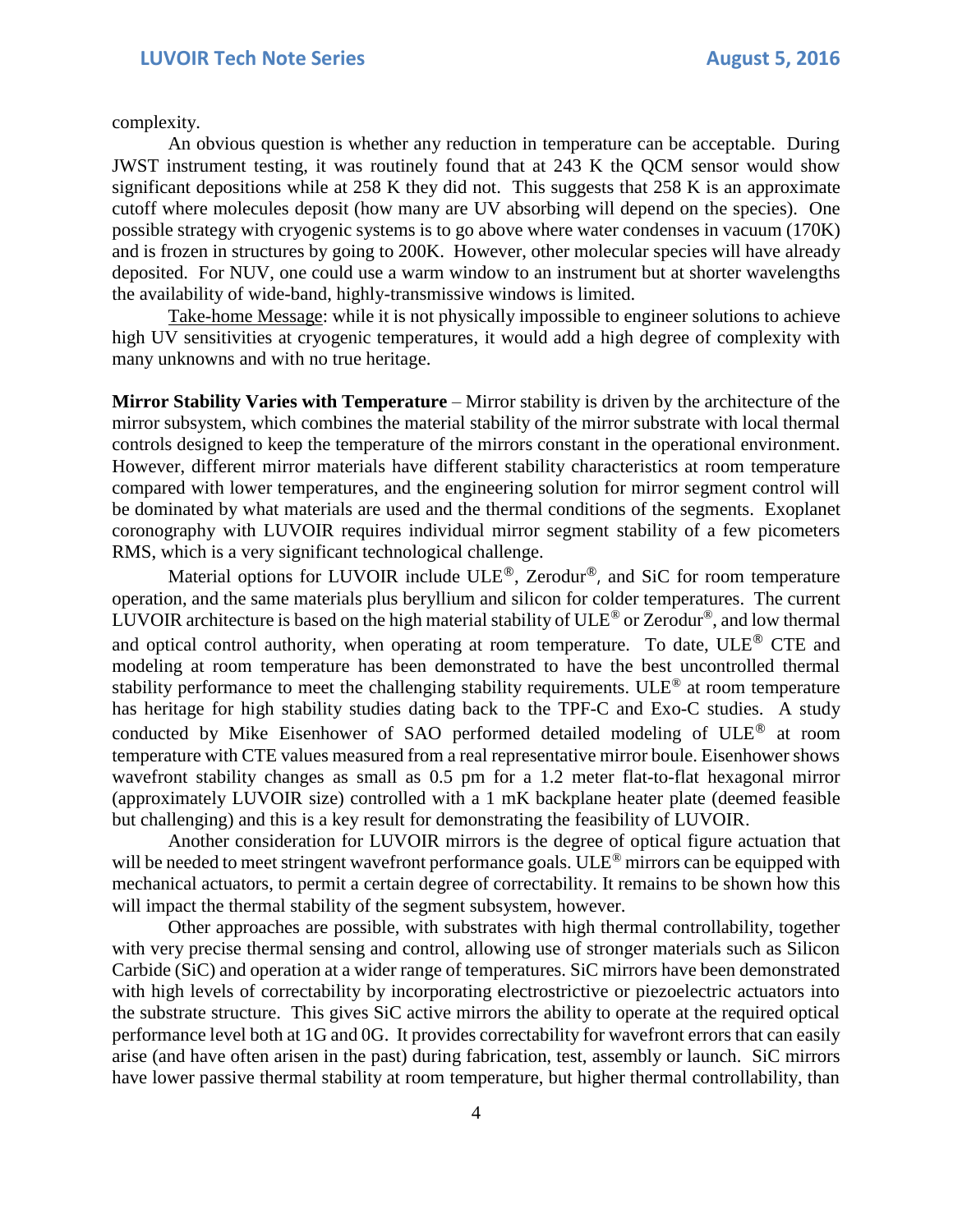$ULE^{\circ}$ . SiC at room temperature is a viable approach for LUVOIR mirrors provided that very precise thermal controls (to  $< 0.1$  mK) are used. If temperatures below 150 K are desired, SiC stability improves to be better than conventional ULE®.

While additional details on mirror CTE and stability are controlled by International Trafficking and Arms Regulations (ITAR), the key point is that a ULE®-based, room-temperature approach appears to be feasible, while offering the least departure from traditional practice. While  $ULE^{\circledR}$  and Zerodur<sup>®</sup> can be tailored to cryogenic temperatures, picometer stability performance has not been assessed. At a minimum, going away from room temperature would risk the best possible stability performance that has been demonstrated and that builds on a large database and history including heritage back to the TPF-C design. While it is true other materials like SiC could have advantages for optical control, thermal control, mass efficiency, or dynamics stability, the need for these advantages is yet to be determined. Certainly dynamics can be addressed by making a stiff enough mirror through an increase in thickness for this segment size range (at larger diameters stiffness is a bigger concern).

Other materials like SiC, silicon, and beryllium have high CTE at room temperature but are thermally conductive and may offer stable solutions at colder temperatures and even Zerodur® or ULE<sup>®</sup> can be tailored for very low cryogenic CTE (e.g., at 150 K). While these solutions could offer stable solutions at cryogenic temperatures, more work would need to be done with substrate CTE measurements and modeling equivalent to the Eisenhower analysis. Note that while some mirror manufacturers will consider thermal conductivity when assessing stability, the LUVOIR architecture is not driven by thermal conductivity but rather is driven primarily by CTE performance and thermal inertia.

Take-home Message: The mirror materials for ultra-precise mirror stability with the best demonstrated performance and highest heritage are ULE® and Zerodur®, but both these materials are designed to operate at room temperature. Operating at a different temperature will necessitate a significant technology demonstration effort.

**Dynamics/Temperature Dependent Damping** – Thermal damping affects dynamics stability and the change in damping is as much as  $10\times$  from room temperature to 50 K. Damping follows curves for each type of material and small changes will have very small impacts. However, in general, warmer is better for dynamic damping. Less damping would impact WFE and line-of-sight dynamics.

Inclusion of electro-ceramic actuators in active SiC mirrors offers the possibility of passive or active damping of the mirror vibrations through simple shunt circuitry.

**Coronagraph Temperature** – To achieve longer wavelength performance for coronagraphy, not only does the telescope need to be cold, but so does the entire coronagraph instrument including the deformable mirrors, Lyot stops, occulting mask, and optical train. All of these coronagraph technologies have a long technological history for picometer stability and high contrast at room temperature. While some actuators can work at colder temperatures, a whole technology development program would be needed including the picometer stability performance of such systems at colder temperatures. This essentially would restart the coronagraph technology effort and would prevent using WFIRST heritage directly. Of course, this is only applicable for coronographic measurements, and would not apply to other infrared instruments.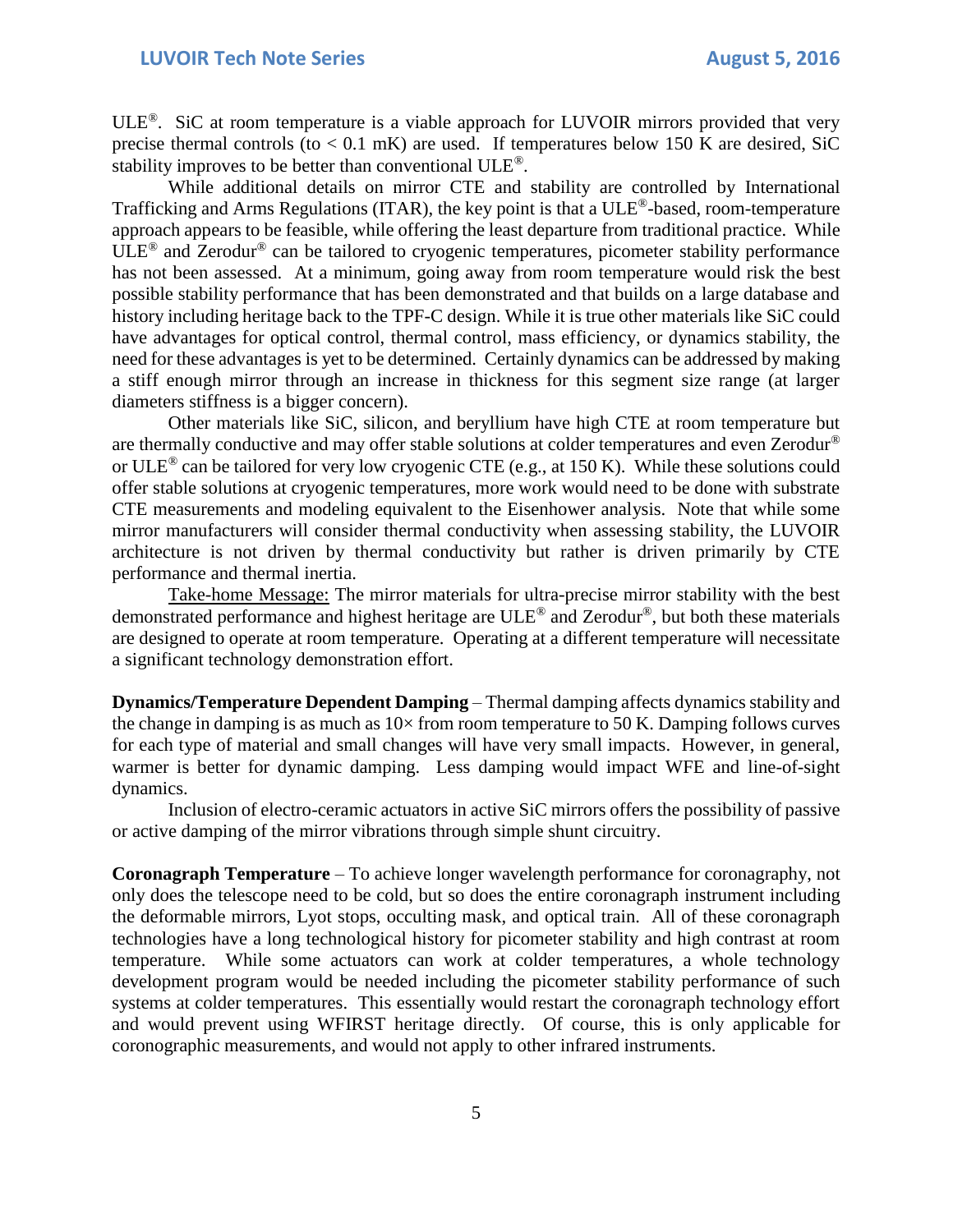**Cryo Polishing** – The wavefront budget for LUVOIR is surprisingly tight for a 500 nm diffractionlimited wavefront performance. A single primary mirror segment needs to have 10 nm RMS wavefront (5 nm RMS surface) which is roughly  $4\times$  tighter than what was done on JWST. This includes gravity backout and metrology uncertainties and is already considered a very challenging requirement at room temperature (especially gravity effects and the need to match radius of curvature). Due to CTE effects, mirrors distort as they go cold by many nanometers so cold optics will need to be tested at temperature and go through a cryo-polishing iteration, adding metrology uncertainty, and requiring significantly more time. A single cryogenic test for a JWST mirror would take anywhere from 3-6 months when you consider all of the logistics and pre- and postintegration and testing needed. Testing many segments could add one or more years to the critical path of the telescope.

**Material Strength / Mismatch** – Any material mismatch (mirror to mounts, mounts to flexures, etc.) will have temperature induced stresses. This can impact strength margins and every material mismatch will need to be analyzed and likely tested at temperature (pull tests). Also, other material properties like stiffness can vary with temperature and material testing may be needed. These issues required complex flexures to be included on JWST that required a significant amount of time and testing in the design phase and additional time in the production phase. Just the additional time to design the very complex flexures for JWST likely added more than a year to the design phase of the mirror segments.

**Cryo Alignments** – it is highly desirable to be able to align the system at room temperature and know that it will be aligned at operating temperature. Otherwise accurate models will be needed to predict alignment changes, compensated, and verified at temperature. A way to deal with this is to use cryo actuators to compensate for misalignments as done on JWST segments, but this can introduce additional requirements and complexities.

**Cold Survival Considerations and Epoxy and Bond Considerations** – An important issue is that acrylics used to hold multi-layer insulation (MLI) and epoxies used to bond nearly everything have glass transition temperatures that can impact their strength or cause other problems like contamination. These are typically in the  $240 - 220$  K range. To deal with this, cryo strength and contamination testing is needed. In addition, every bond and joint will not only need to be analyzed for room temperature launch loads, but also for cryo strength margins. Likely this means considerable testing for cryo material strength at the proposed temperature, which was a cause of cost and complexity on JWST.

**Heater Power** – The biggest engineering advantage for cold operation of the telescope is the fact that this would reduce the needed heater power at L2. Our studies have indicated a well-insulated mirror would need about 20-30 Watts to maintain room temperature at L2 so total power just for mirrors on a 12 meter telescope will be approximately 1.5 kW and the backplane could require as much or more (still under study). This is a large power consumption but not undoable (for reference, HST uses 2800 Watts). In addition, strides are being made in solar array efficiency and it may be that the mass and cost of the arrays in this timeframe are no larger than other large observatories.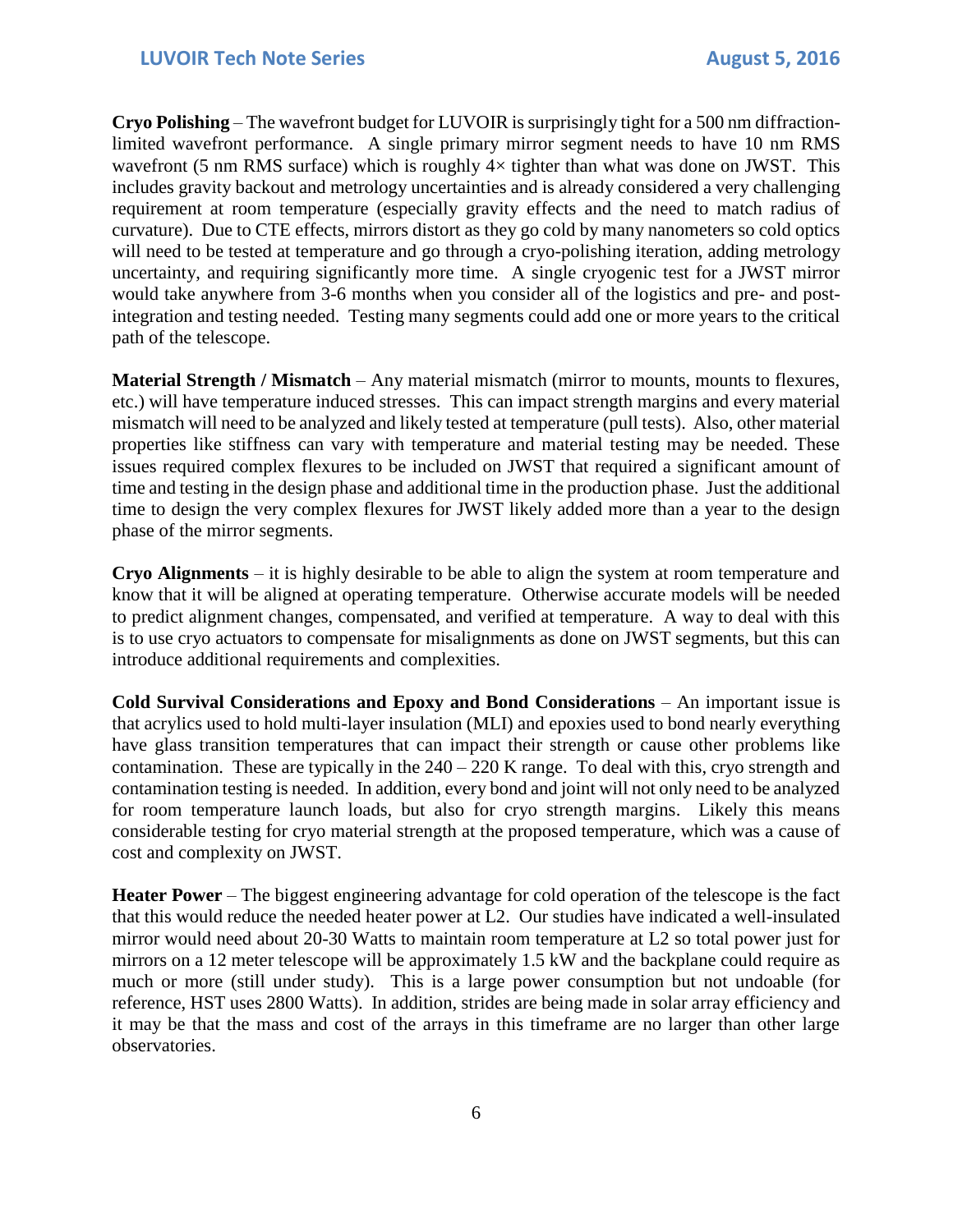**Shock** – Cryo shock is an important consideration because at cold temperatures the shocks are not absorbed as well. For JWST, shock has played a key role in driving the launch restraint mechanism selection which has been challenging, and drove extensive cryo shock testing. With this experience, the issue could be reduced but will still be a complexity driver depending on how cold an operating temperature is chosen.

## **Less significant factors:**

**Composite Stability and Complexity –** For totally passive systems, backplane CTE for stability is a similar issue to that for mirrors. However, one not only needs to consider stability but also cryo stress and cryo distortion of the backplane itself. On JWST, cryogenic temperatures drove the backplane schedule in a large way. Every joint type and bond had to be assessed for cooldown stresses (in addition to launch loads). Both stability and thermal distortion had to be modeled in the design and then verified through cryogenic testing. The CTE of every tube needed to be measured and statistical studies done to assess backplane stability. A whole technology was needed to develop the 50-K-stable backplane material. Since there is a huge database and experience with room temperature composites, going cold and especially a temperature that is not room temperature or 50 K could require extensive material testing and possibly even new laminate design.

One way to mitigate backplane stability (and stability only) is to use edge sensors or laser metrology in a loop with a segmented DM to mitigate segment jitter. Segment motions due to thermal changes can be controlled with feedback to segment actuators. Our goal is to not need edge sensors but we are making this a high priority to develop. If a metrology solution is developed, thermal stability will prove less important than dynamic stability, which would favor a SiC backplane solution. For this reason, composite stability and complexity may not be a major driver in this trade although having the possibility of a low CTE composite option at room temperature is desirable to maintain. In addition, the likely edge sensor technologies have a room temperature heritage (capacitive and laser metrology technologies) so going cold might complicate this problem.

**Cryo Thermal Testing** – Anything cold will need to be tested at cold temperatures which can take extra time and add complexity. This includes thermal balance testing and verification of all electrical connections where impedances and phase vary with temperature.

**System Optical Testing** – In general it is important to test an optical system at operating temperature. This is for system WFE, alignment, wavefront sensing and control, etc. So if the telescope is cold, room temperature optical testing will likely not be sufficient. The system testing of JWST was a major cost and complexity driver.

**Cryo Lubricants** – At some temperature, typical warm lubricants will need to be replaced. This can also mean bearings need to be revisited. While cryo lubricants do exist, cryo actuators are more complex and generally more expensive.